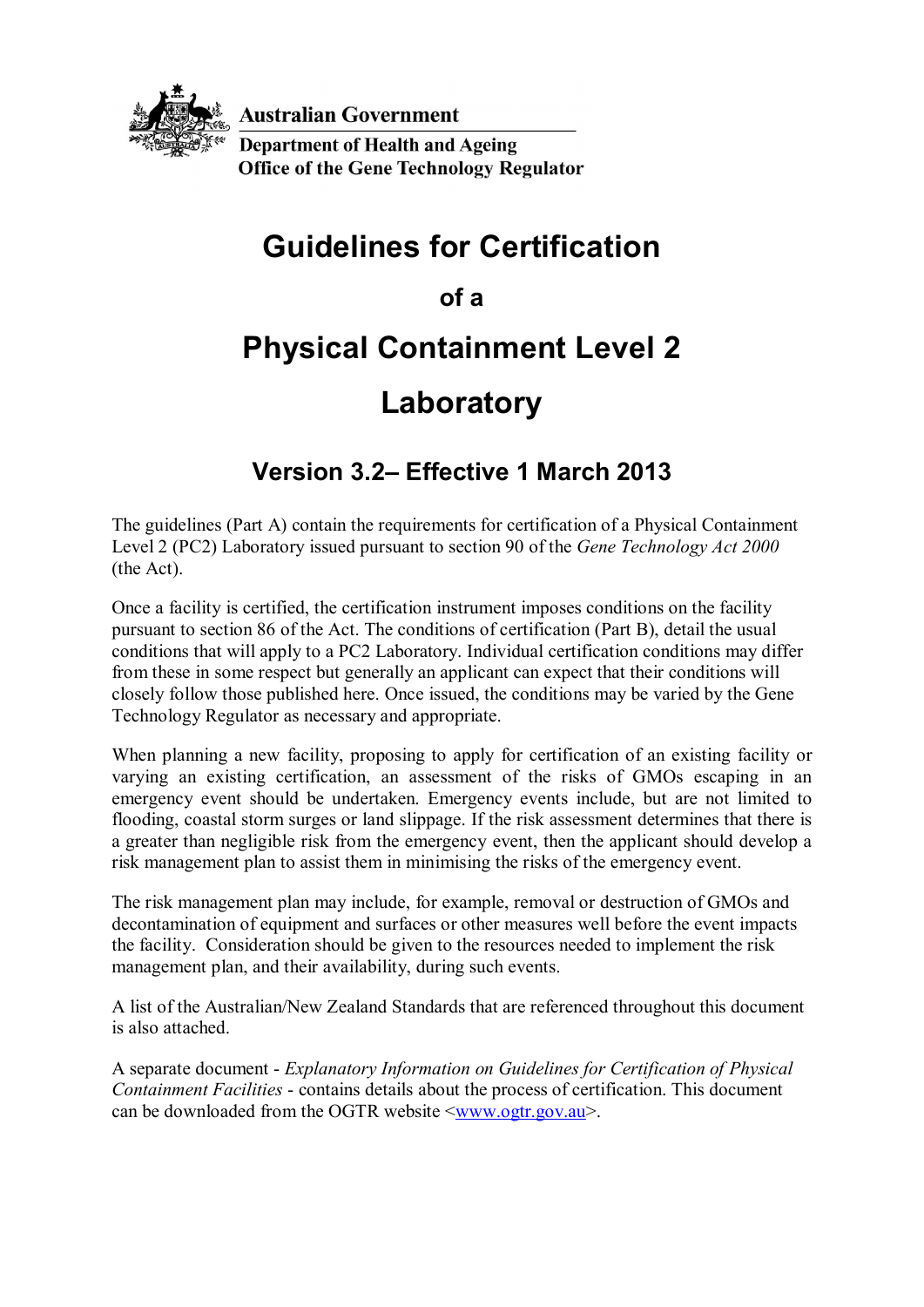## **Contents**

| Attachment 1: Standards referenced in this document  20 |  |
|---------------------------------------------------------|--|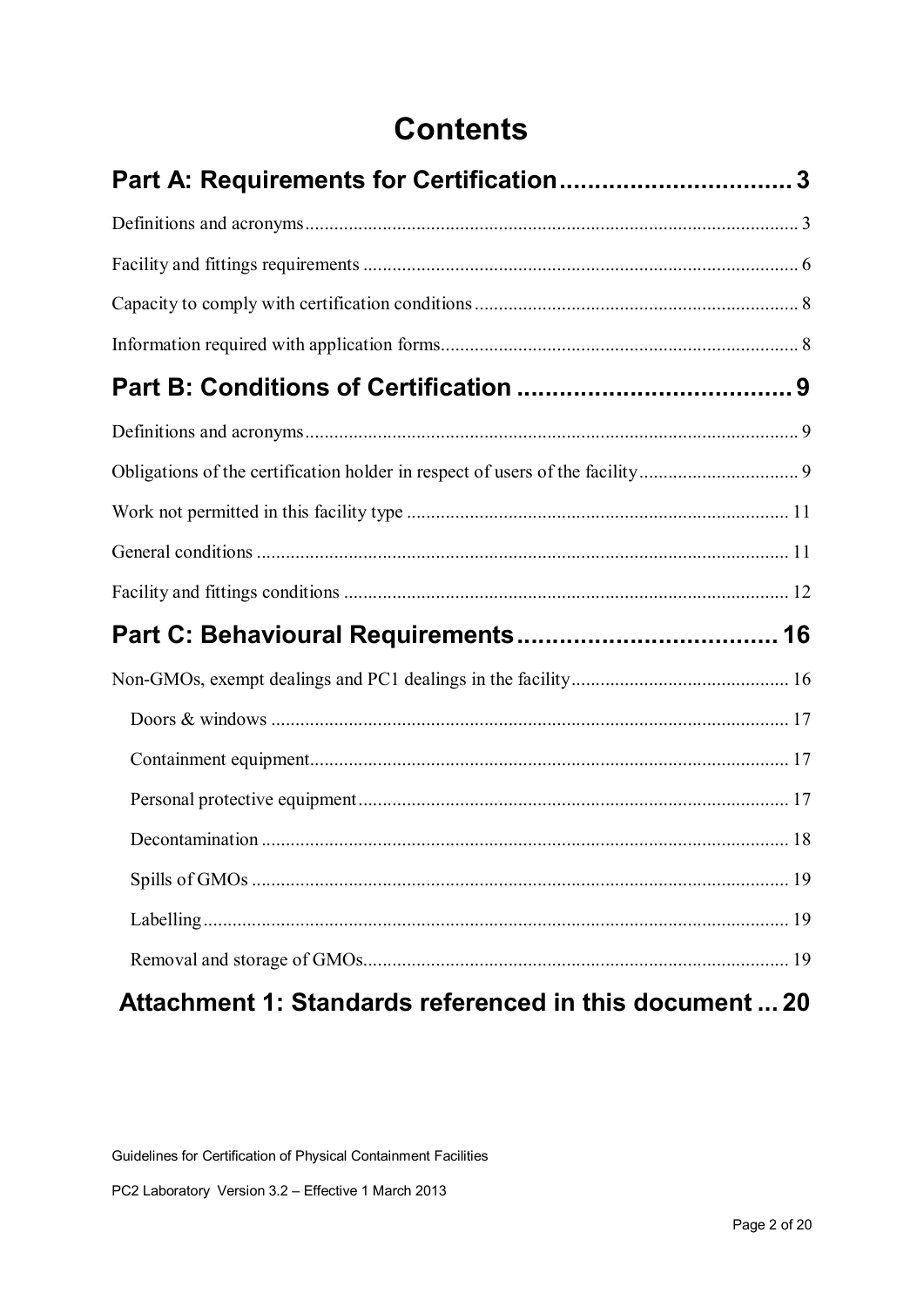**Part A** 

## **Requirements for Certification**

#### **Physical Containment Level 2 Laboratory**

**Version 3.2 – Effective 1 March 2013**

#### CONTAINMENT REQUIREMENTS THAT MUST BE MET IN ORDER FOR A PHYSICAL CONTAINMENT LEVEL 2 (PC2) LABORATORY TO BE CERTIFIED BY THE GENE TECHNOLOGY REGULATOR (THE REGULATOR).

Section 90 of the *Gene Technology Act 2000*

These are the requirements for the certification of a PC2 Laboratory issued under section 90 of the *Gene Technology Act 2000* (the Act) and, as applicable, corresponding State legislation. These requirements apply to applications for certification of PC2 Laboratories received on or after the day on which these guidelines take effect.

To be granted certification, a facility must meet each of the requirements for certification of a PC2 Laboratory, unless the facility receives a written exemption from meeting a particular requirement from the Regulator or a delegate of the Regulator. Additional conditions may also be imposed on the facility by the Regulator or delegate of the Regulator.

### **Definitions and acronyms**

Unless defined otherwise in this document, words and phrases used in this document have the same meaning as in the Act and the Gene Technology Regulations 2001 (the Regulations).

Words in the singular include the plural and words in the plural include the singular.

Where any word or phrase is given a defined meaning, any other part of speech or other grammatical form in respect of that word has a corresponding meaning.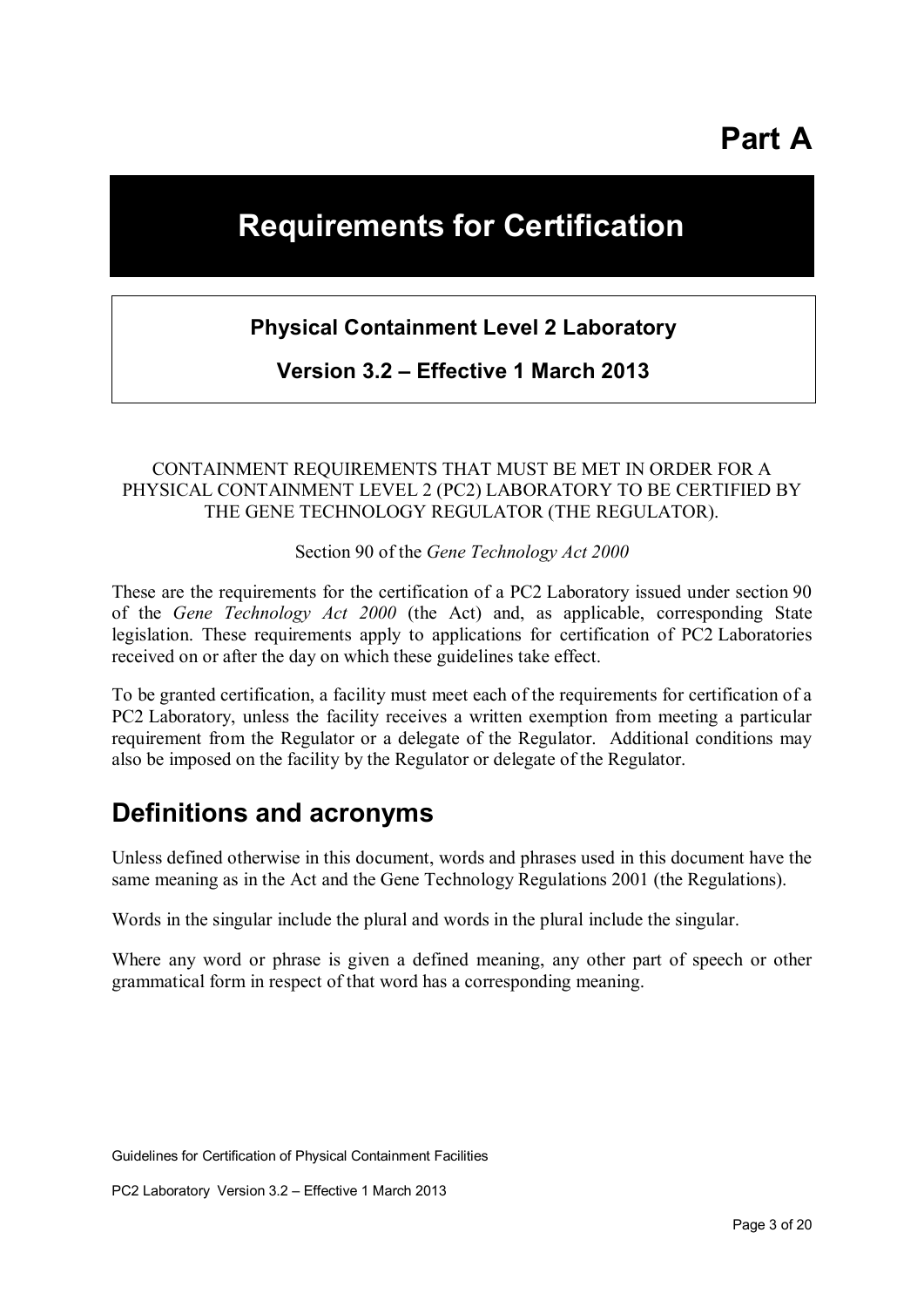| aerosol              | Suspension in air of finely dispersed solids and/or liquids.                                                                                                                |
|----------------------|-----------------------------------------------------------------------------------------------------------------------------------------------------------------------------|
| autoclave            | Pressure steam steriliser.                                                                                                                                                  |
| dealing or deal with | In relation to a GMO, means the following:                                                                                                                                  |
|                      | (a) conduct experiments with the GMO;                                                                                                                                       |
|                      | (b) make, develop, produce or manufacture the GMO;                                                                                                                          |
|                      | (c) breed the GMO;                                                                                                                                                          |
|                      | (d) propagate the GMO;                                                                                                                                                      |
|                      | (e) use the GMO in the course of manufacture of a thing that is<br>not the GMO;                                                                                             |
|                      | (f) grow, raise or culture the $GMO$ ;                                                                                                                                      |
|                      | $(g)$ import the GMO;                                                                                                                                                       |
|                      | (h) transport the GMO;                                                                                                                                                      |
|                      | $(i)$ dispose of the GMO;                                                                                                                                                   |
|                      | and includes the possession, supply or use of the GMO for the<br>purposes of, or in the course of, a dealing mentioned in any of the<br>paragraphs $(a)$ to $(i)$ .         |
| decontamination      | A physical or chemical process which removes, kills or renders<br>non-viable the GMOs used. In the case of micro-organisms this<br>may not necessarily result in sterility. |
| environment          | Includes:                                                                                                                                                                   |
|                      | (a) ecosystems and their constituent parts;                                                                                                                                 |
|                      | (b) natural and physical resources; and                                                                                                                                     |
|                      | (c) the qualities and characteristics of locations, places and areas.                                                                                                       |

Guidelines for Certification of Physical Containment Facilities

PC2 Laboratory Version 3.2 – Effective 1 March 2013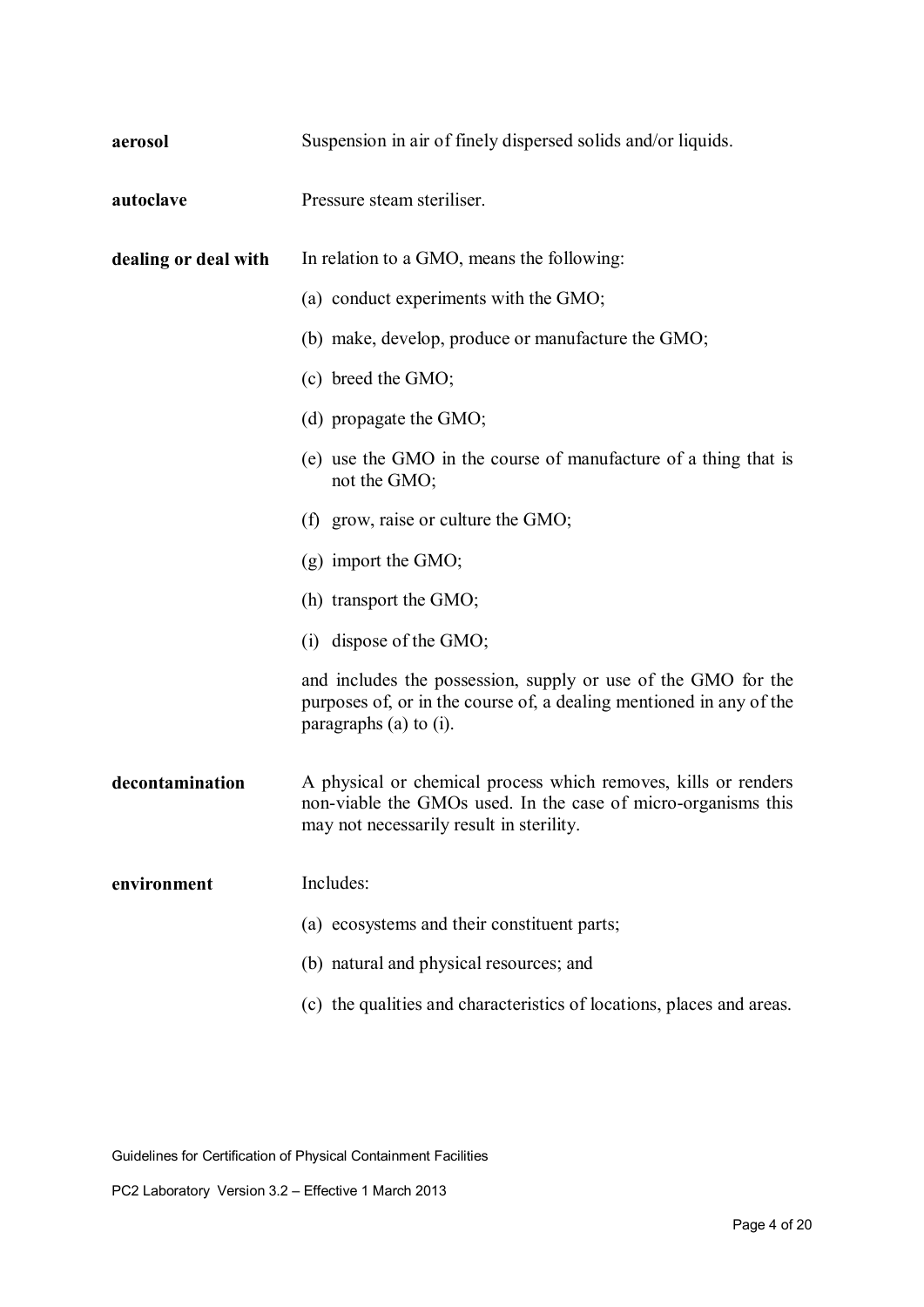| facility                         | The whole of the space that is to be certified by the Regulator to a<br>specific level of containment.                                                                                                                                                       |
|----------------------------------|--------------------------------------------------------------------------------------------------------------------------------------------------------------------------------------------------------------------------------------------------------------|
| <b>GM</b>                        | Genetically modified.                                                                                                                                                                                                                                        |
| <b>GMO</b>                       | Genetically modified organism.                                                                                                                                                                                                                               |
| micro-organism                   | An organism too small to be viewed by the unaided eye,<br>including bacteria, fungi, viruses and some<br>multicellular<br>organisms. For the purposes of these guidelines, this definition<br>includes replication defective viral vectors.                  |
| <b>OGTR</b>                      | Office of the Gene Technology Regulator.                                                                                                                                                                                                                     |
| PC <sub>2</sub>                  | Physical Containment Level 2.                                                                                                                                                                                                                                |
| personal protective<br>equipment | Any devices or equipment, including clothing, designed to be<br>worn or held by a person on its own, or part of a system, to<br>protect against exposure to GMOs.                                                                                            |
| pest                             | An unwanted organism that could cause cross-contamination<br>within the facility or compromise containment of the GMO.                                                                                                                                       |
| primary container                | The container directly surrounding the GMO.                                                                                                                                                                                                                  |
| risk group 2<br>organism         | An organism that satisfies the criteria in AS/NZS 2243.3 for<br>classification as Risk Group 2                                                                                                                                                               |
| sealed                           | Able to contain all GMOs or the reproductive material of GM<br>plants or GM aquatic organisms (including pollen or gametes)<br>being transported or stored, and able to remain closed during all<br>reasonably expected conditions of transport and storage. |
| secondary container              | The container immediately surrounding the primary container.                                                                                                                                                                                                 |

Guidelines for Certification of Physical Containment Facilities

PC2 Laboratory Version 3.2 – Effective 1 March 2013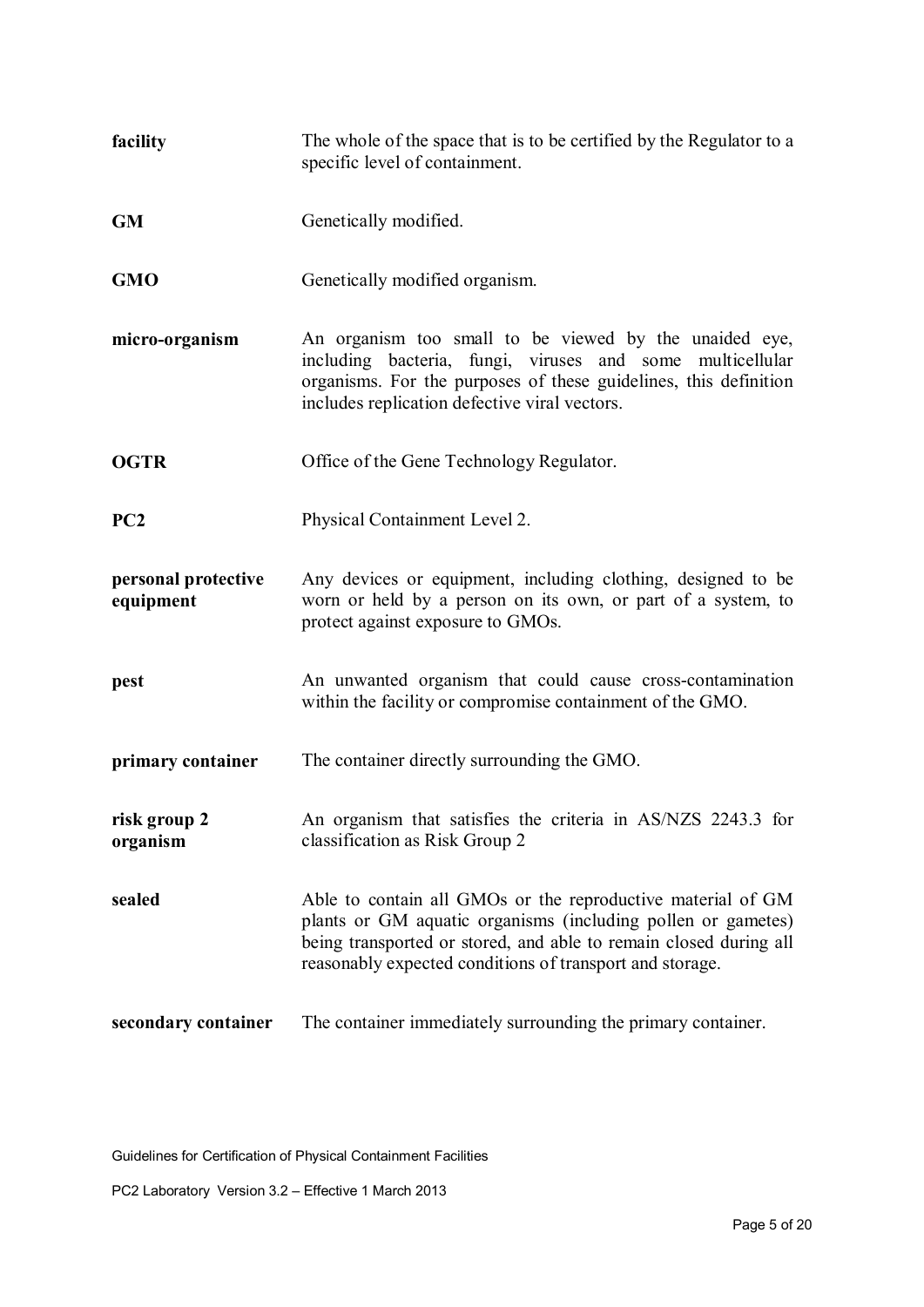**the Regulator** The Gene Technology Regulator.

**viable** Micro-organisms, cells and cell cultures:

• able to survive or multiply even though resuscitation procedures may be required, e.g. when sub-lethally damaged by being frozen, dried, heated, or affected by chemicals, including decontamination agents.

Other organisms, whole or part:

• able to live and grow independently of its parent or source organism, or able to reproduce or contribute genetic material to reproduction (e.g. sperm, ova, pollen, seeds, vegetative propagules).

### **Facility and fittings requirements**

1. The facility to be certified must be a fully enclosable space bounded by walls, doors, windows, floors and ceilings. The facility doors and windows must be lockable or otherwise able to be secured.

> NOTE: The walls, doors, windows, floors and ceilings form the physical containment barrier of the facility where dealings with GMOs will be conducted. This barrier protects all spaces outside the facility, including internal spaces of buildings in which a certified facility is located, and the environment.

- 2. The following surfaces in the facility must be smooth, impermeable to water, easily cleanable, and resistant to damage by the cleaning agents and/or decontamination agents that will be used in the facility:
	- (a) walls, floors, doors, windows and benches;
	- (b) furniture, including seating; and
	- (c) any other surfaces, where contamination is likely to occur or where decontamination is required.
- 3. Open spaces between and under benches, cabinets and equipment in the facility must be accessible for decontamination.

NOTE: The requirement for access to open spaces is to allow for easier decontamination of spills and prevent any persistence of GMOs on the floor.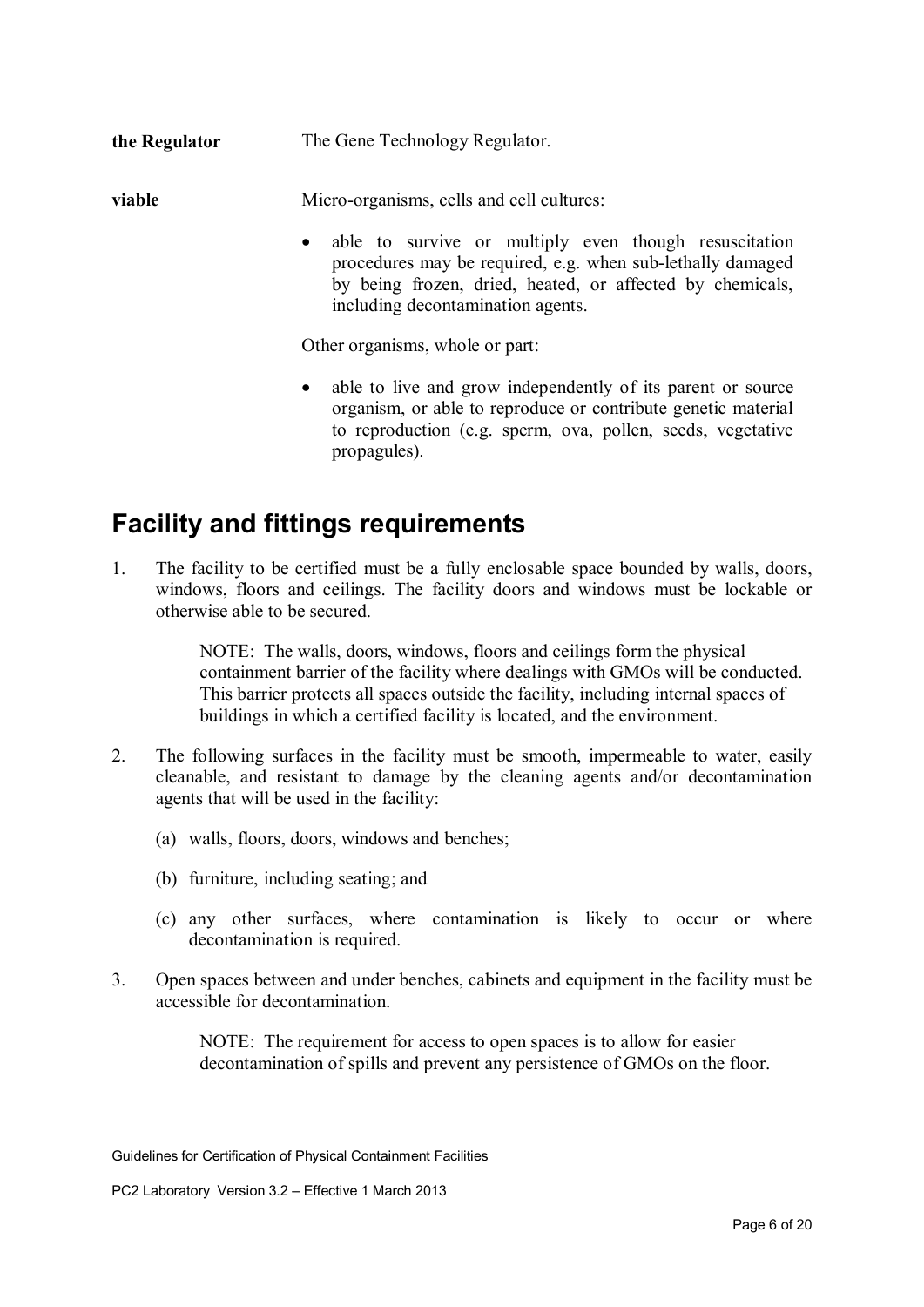4. The facility must contain either a dedicated wash-basin fitted with taps of the handsfree operation type or some other means of decontaminating hands.

> NOTE: Decontamination of hands is considered an important means of preventing unintentional release of GMOs and protecting the health of facility personnel. If wash basins are to be used, the provision of hand-operated taps is not acceptable, as they can be a source of contamination.

Alternatives to wash-basins, such as dispensers filled with decontaminant solutions, are considered suitable.

5. Eyewash equipment (either plumbed eyewash equipment or single-use packs of sterile eye irrigation fluids) must be provided within the facility.

> NOTE: The Regulator does not require the placement of more than one piece of eyewash equipment in the facility. Consideration should be given to the provision of appropriate forms of eye protection.

6. If any proposed dealings in the facility with GM micro-organisms will produce aerosols containing Risk Group 2 GM micro-organisms, then the facility must contain a biological safety cabinet or other equipment specifically approved in writing by the Regulator that is designed to contain aerosols.

Where a Class I or Class II biological safety cabinet is installed, it must be installed in accordance with the requirements of AS 2252.4.

- 7. Where the facility complies with AS/NZS 2243.3 in relation to backflow prevention requirements for water supplied to the facility no backflow prevention assessment is required.
- 8. Where the facility does not comply with AS/NZS 2243.3 an assessment must be undertaken to determine whether backflow prevention on the water supplied to the facility is necessary.

NOTE: Consideration should be given in the assessment to the potential hazards of the GMOs that are proposed to be dealt with in the facility; the presence of cross-connections, devices or systems that may cause contamination of a water supply connected directly or indirectly to any part of a water service; and the likelihood of a backflow event.

If it is determined that backflow prevention is necessary then backflow prevention measures, appropriate for the risks posed by the GMOs proposed to be dealt with in the facility, must be implemented.

Documentation which demonstrates the backflow prevention assessment, and any backflow prevention measures implemented, must be kept and made available to the Regulator if requested.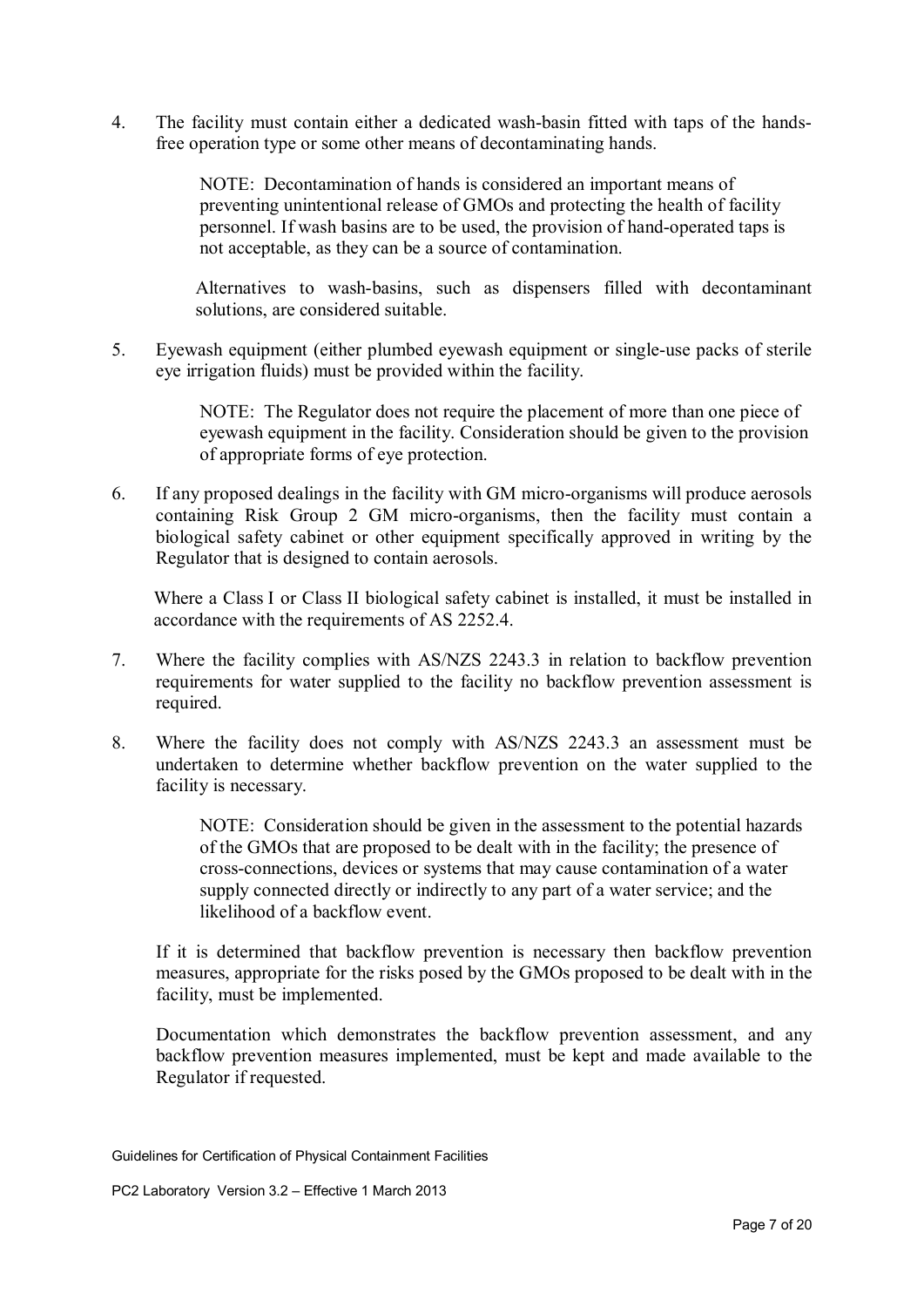NOTE: AS/NZS 3500.1 specifies the requirements and methods for the prevention of contamination of potable water within the water service and the water main, and provides for the selection and installation of backflow prevention devices.

9. Designated storage or hanging provisions for personal protective equipment must be available in the facility.

### **Capacity to comply with certification conditions**

10. The applicant must be able to demonstrate a capacity to comply with the conditions of certification that will generally be applied to a certified PC2 Laboratory. These conditions are found in Part B of this document.

### **Information required with application forms**

11. In addition to identifying the rooms to be certified, the floor plans for the facility submitted with the application must clearly identify rooms or spaces that are lifts, toilets, bathrooms, kitchens, lunch rooms and offices with carpets.

> NOTE: The Regulator would not usually certify the above rooms as part of the certified facility.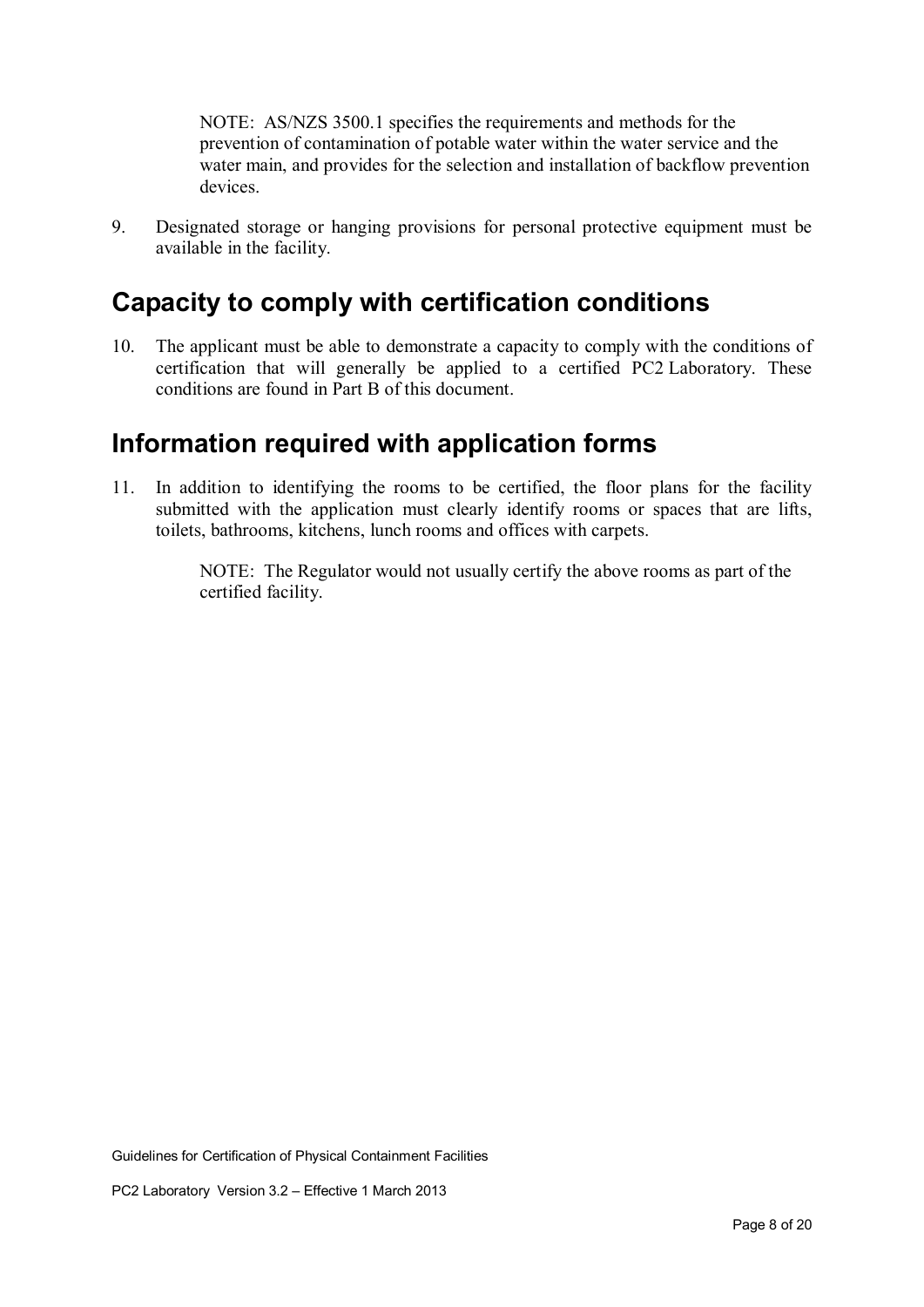**Part B** 

## **Conditions of Certification**

#### **Physical Containment Level 2 Laboratory**

**Version 3.2 – Effective 1 March 2013** 

Conditions are imposed on facilities by the Regulator at the time of certification pursuant to section 86 of the *Gene Technology Act 2000* (the Act) and, as applicable, corresponding State legislation. The condition clauses in this section are the ones that can be expected, in most cases, to be included in the certification instrument as the conditions of certification for a Physical Containment Level 2 (PC2) Laboratory.

Where a specific condition in this document conflicts with a condition of a licence, the Gene Technology Regulations 2001 (the Regulations), or any applicable guidelines issued under Section 27(d) of the Act, then the condition of a licence, the Regulations, or applicable guidelines prevails.

### **Definitions and acronyms**

The definitions and acronyms found in Part A of this document also apply to Parts B and C.

### **Obligations of the certification holder in respect of users of the facility**

- 1. While any dealings with GMOs are being conducted in the facility, the certification holder must ensure that access to the facility is restricted to authorised persons.
- 2. For purposes of condition 1, an authorised person is a person who:
	- (a) intends to undertake dealings, and has been trained in accordance with the Behavioural Requirements listed at Part C of this document;
	- (b) has signed, dated and provided to the certification holder a record of the training referred to in paragraph 2(a) above; and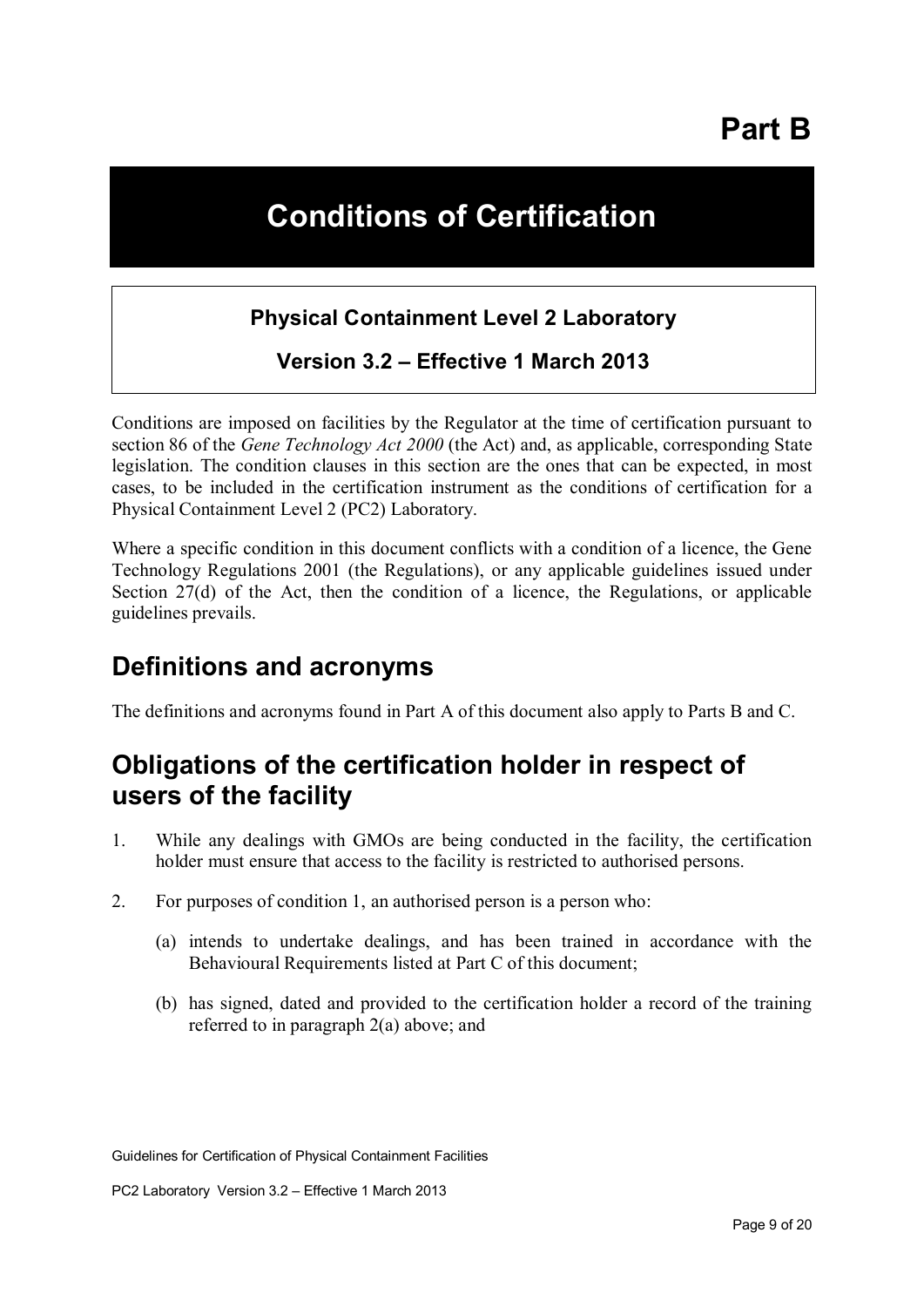- (c) has not been excluded from the facility by the certification holder on the direction of the Regulator; or
- (d) is an individual, or class of person, who does not intend to undertake dealings and has the permission of the certification holder, the facility manager or other representative of the certification holder, to enter the facility.
- 3. If the Regulator requests the certification holder to provide a signed and dated record of the training provided to a particular authorised person, or class of person, the signed and dated record of that training must be available to the Regulator within a time period stipulated by the Regulator.
	- NOTE: These records may be in an electronic format.
- 4. If the Regulator directs the certification holder to exclude a person, or class of person, from entry to the facility on the grounds that the person, or class of person:
	- (a) has behaved, or is behaving, in a manner which has caused, or which may cause, GMOs to escape from the facility; or
	- (b) has behaved, or is behaving, in a manner which has exposed, or exposes, other persons in the facility to a GMO in circumstances where the exposure causes, or is capable of causing, a threat to the health and safety of those other persons;

the certification holder must exclude that person, or class of person, from the facility unless and until otherwise directed by the Regulator.

- 5. If the Regulator directs the certification holder to admit a person, or class of person, to the facility subject to conditions, the certification holder must only admit the person, or class of person, subject to those conditions.
- 6. For the purposes of condition 5, before admitting a person, or class of person, subject to conditions, the certification holder must notify the person(s) of any conditions that apply to them.
- 7. If the Regulator invites the certification holder to make a submission on whether or not a person, or class of person, should:
	- (a) be excluded from entry to the facility; or
	- (b) be admitted to the facility subject to conditions;

the certification holder may make such a submission within a time period stipulated by the Regulator.

8. If the certification holder is not the owner of the facility and does not have the authority to admit and exclude persons from the premises, the certification holder must not allow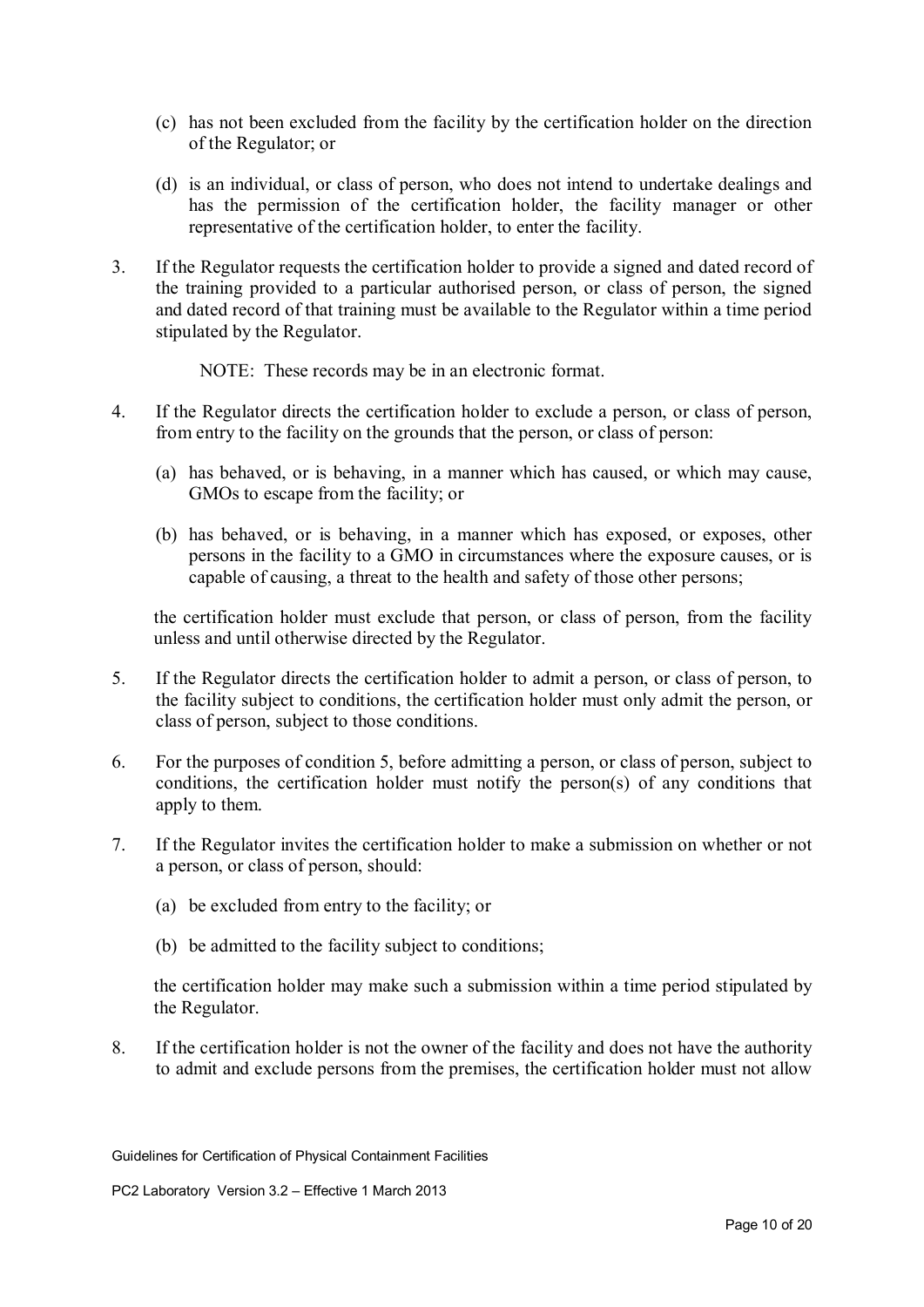dealings in the facility until such authority is obtained in writing from the owner of the facility. If the certification holder does not have the capacity to prevent dealings from occurring, the certification holder must notify the Regulator of this in writing as soon as practicable.

9. The Regulator or a person authorised by the Regulator must, at all reasonable times, be allowed to enter the facility for the purposes of auditing or monitoring the conditions applying to the facility and any dealings being conducted in it.

### **Work not permitted in this facility type**

- 10. Unless otherwise agreed to in writing by the Regulator, the following work must not be conducted in this facility:
	- (a) dealings with any GMO that under the conditions of a licence or legislation requires containment in any physical containment level higher than PC2;
	- (b) the housing/keeping/rearing of any animals, invertebrates, or aquatic organisms, for longer than the minimum time required to complete laboratory procedures on them;
	- (c) the housing/keeping/rearing of any plants for longer than the minimum time required to complete laboratory procedures on them except those in tissue culture, contained in a plant growth cabinet or other containment device approved in writing by the Regulator;
	- (d) dealings producing more than 25 litres of liquid culture of GMOs in each vessel; or
	- (e) any other work prohibited in writing by the Regulator.

### **General conditions**

- 11. If the certification holder is not the owner of the facility, fittings and/or containment equipment and does not have the authority to maintain the facility, fittings and/or containment equipment, the certification holder must notify the Regulator in writing if the owner of the facility, fittings and/or containment equipment is incapable of carrying out, or refuses to carry out, or otherwise does not carry out, any maintenance required in order for the certification holder to continue to comply with the conditions of certification.
- 12. The facility must be inspected at least once every 12 months by a person who has acquired through training, qualifications or experience, or a combination of these, the knowledge and skills enabling that person to assess the facility's compliance with the conditions listed under the 'General conditions' and 'Facility and fittings conditions'. An inspection report which records the extent of compliance with those conditions must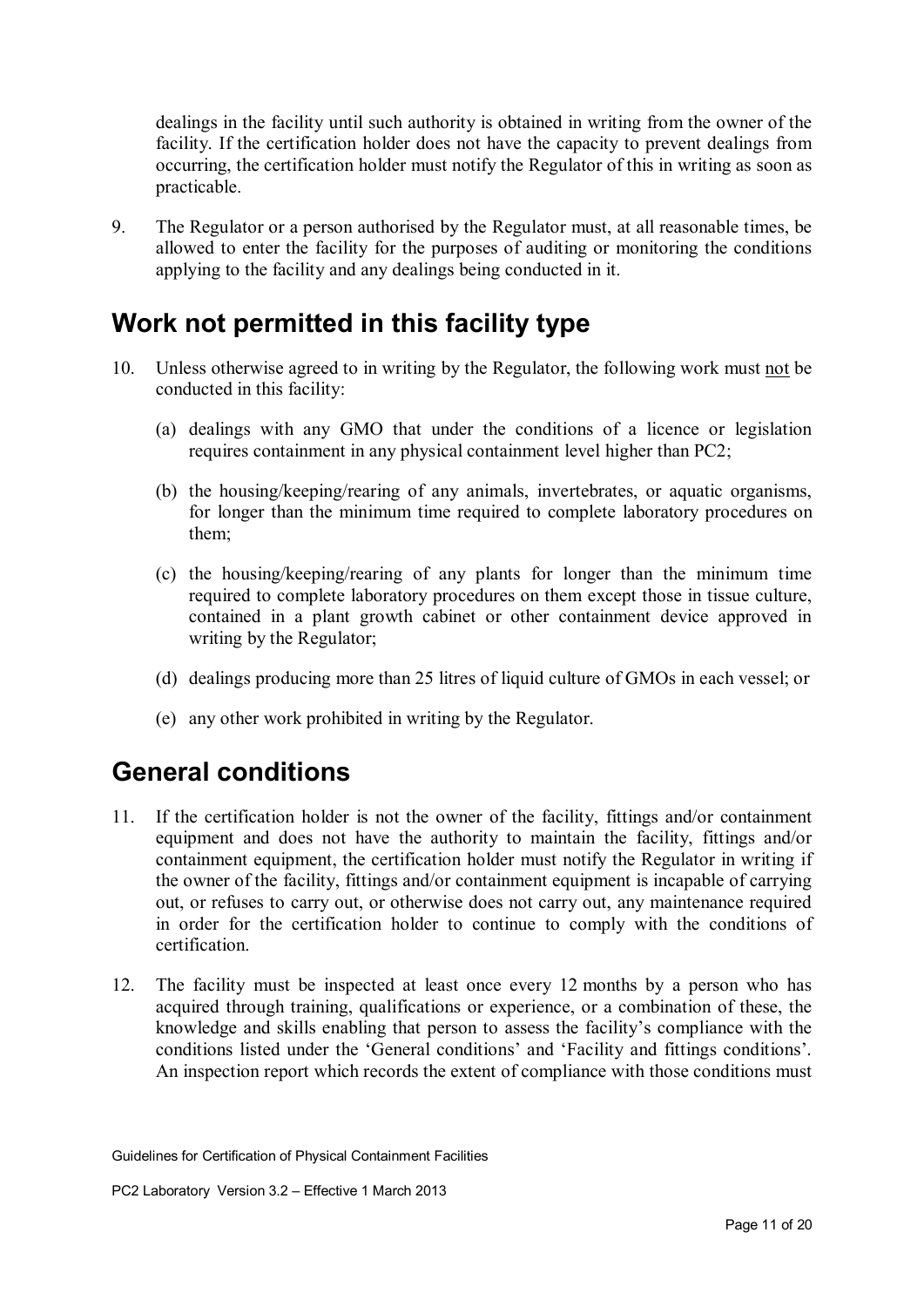be made. A copy of the last three years' inspection reports must be kept and made available to the Regulator if requested.

NOTE: A checklist which may be used for annual inspections of PC2 Laboratories is available on the OGTR web site  $\langle$ www.ogtr.gov.au> but its use is not mandatory. Annual inspection reports should not be sent to the Regulator unless requested.

- 13. Each access door to the facility must be labelled with the following signs:
	- (a) a current PC2 sign, as supplied by the OGTR; and
	- (b) a biohazard symbol, if any dealings being undertaken in the facility involve GM micro-organisms, including viral vectors where the parent organism satisfies the criteria for classification as a Risk Group 2 organism under AS/NZS 2243.3.

The signs must be placed on or next to each access door (except for emergency exits) to the facility so that persons entering the facility are able to clearly see they are entering a certified PC2 facility.

Signs may be attached onto removable fixtures, such as backing boards or plastic frames, which must be secured to the door or wall and must not be transferred to any other location.

- 14. A supply of decontamination agents effective against the GMOs being dealt with in the facility must be available in the facility for decontamination purposes. All containers of decontamination agents, including any solutions for decontaminating hands, must be labelled with the contents and the expiry date (if applicable) Decontamination agents must not be used after the expiry date.
- 15. A strategy to control pests in the facility must be implemented and maintained.

### **Facility and fittings conditions**

- 16. The certification holder must ensure that the physical attributes of the facility and fittings are maintained so that the 'Facility and fittings requirements' listed in Part A of this document continue to be met.
- 17. Prior to any structural changes that will affect the containment of GMOs in the facility, the applicant must either:
	- (a) request a suspension of the certification, in writing, from the Regulator; or
	- (b) request a variation to the area of certification in writing, from the Regulator, to allow dealings to continue in a part of the facility unaffected by the structural changes.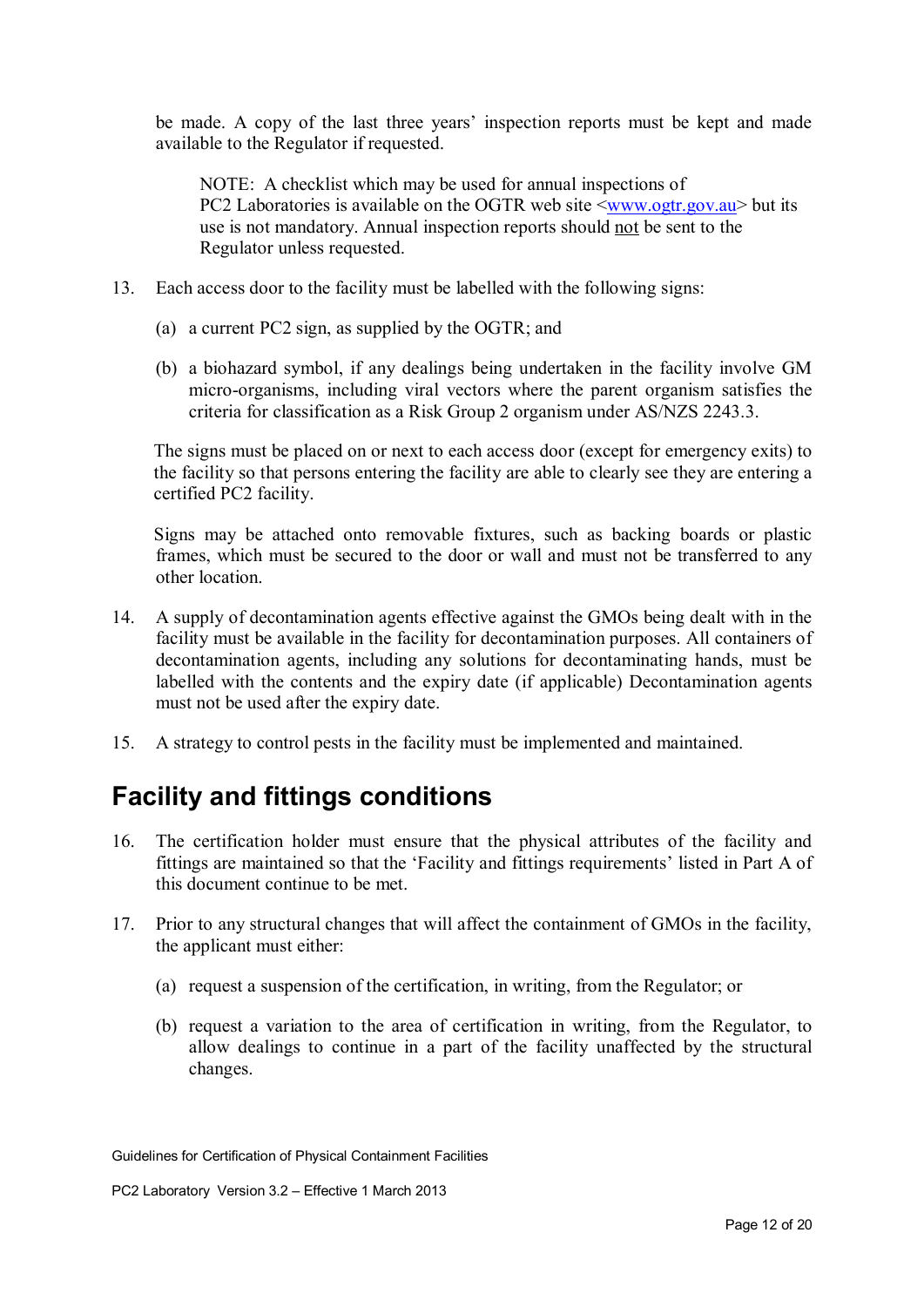NOTE: For example, it may be possible to apply for a variation to temporarily partition the facility to provide containment for GMOs at one end while the other end is being modified. Once the work is complete another variation would be applied for to re-instate any area removed from the certification.

- 18. Before a suspension of the certification can be lifted, the facility must be inspected by a person who has acquired through training, qualifications or experience, or a combination of these, the knowledge and skills enabling that person to assess the facility's compliance with the conditions listed under 'General conditions' and 'Facility and fittings conditions' to ensure that the facility meets the conditions of certification. Dealings with GMOs must not recommence in a facility which has its certification suspended until the Regulator has lifted the suspension by notice in writing. Storage of GMOs in a suspended facility must be in accordance with the requirements listed in the Regulator's *Guidelines for the Transport, Storage and Disposal of GMOs* as in force from time to time.
- 19. Where any Class I or Class II biological safety cabinet is installed and used for procedures with GMOs, it must be inspected and tested in accordance with the performance requirements of Section 5.2 *Critical for cabinet function* of AS 2252.1:2010 and of Section 5.2 *Critical performance tests for cabinet function* of AS 2252.2:2010, respectively. This testing is required at least every 12 months and additionally after relocation of a cabinet, after mechanical or electrical maintenance and after high efficiency particulate air (HEPA) filters are replaced. The inspection and testing of cabinets must be carried out by a qualified person.
- 20. The certificate summarising the test results and the date of the next test, must be affixed to the cabinet.
- 21. Where testing has shown that the performance requirements for inward air velocity or HEPA filter integrity (Class I), or air barrier containment or exhaust HEPA filter integrity (Class II) are not met and the defect has not been corrected, the cabinet must be clearly marked to show that it is defective and must not be used for procedures that produce aerosols containing GMOs.
- 22. Where the certification holder is the owner, or the entity with control of, any autoclave, or any other heat-based equipment used in decontaminating GMOs, that autoclave or other heat-based equipment must be:
	- (a) monitored monthly, for effectiveness, and
	- (b) calibrated annually,

and the results of the monitoring and calibration must be documented, in accordance with Decontamination Methods specified in the Regulator's *Guidelines for the Transport, Storage and Disposal of GMOs* as in force from time to time.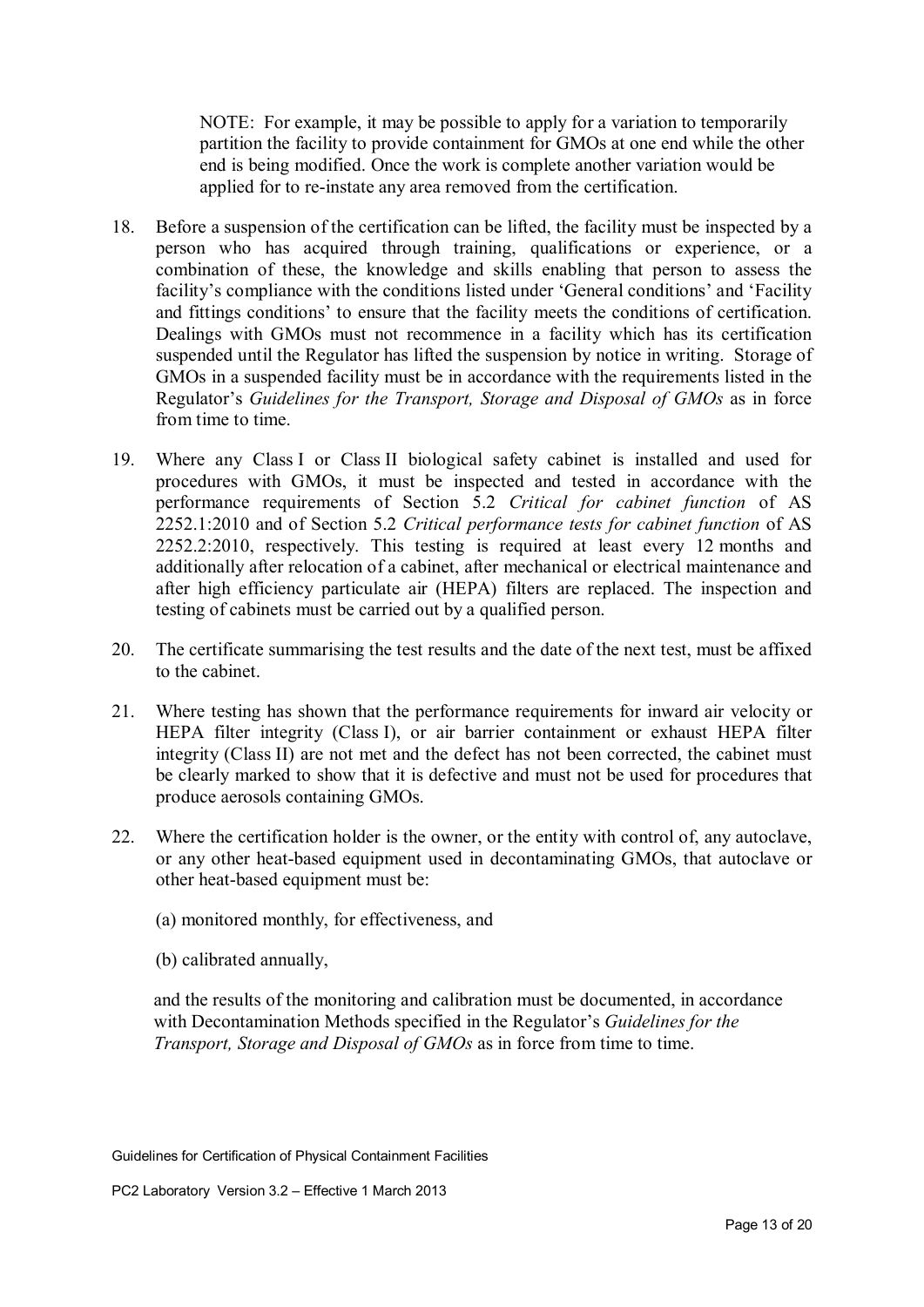NOTE: Details on periodical monitoring and annual calibration of decontamination equipment are specified in the Regulator's *Guidelines for the Transport, Storage and Disposal of GMOs* as in force from time to time.

23. Where the certification holder is the owner, or the entity with control of, any autoclave, or other heat-based equipment to be used for the decontamination of GMOs, the certification holder must ensure that a person intending to use that autoclave or other heat-based equipment is able to ascertain whether that autoclave or heat-based equipment has been monitored for effectiveness, calibrated and otherwise maintained in the manner required by the Decontamination Methods contained in the Regulator's *Guidelines for the Transport, Storage and Disposal of GMOs* as in force from time to time.

> NOTE: Compliance with the above requirement may be achieved by placing a notice on the autoclave, or other heat-based equipment, containing dates and results of calibration and monitoring. Details on periodical monitoring and annual calibration of decontamination equipment are specified in the Regulator's *Guidelines for the Transport, Storage and Disposal of GMOs* as in force from time to time.

- 24. If any decontamination equipment is found to be defective and the defect has not been corrected, the equipment must be clearly marked to show that it is defective and must not be used for decontaminating GMOs, waste or equipment associated with dealings with GMOs until the defect has been corrected. Defective decontamination equipment must be decontaminated prior to maintenance or repair.
- 25. Any backflow prevention measures in place either at the time of certification or installed at a later time must be maintained until a change in the measures is indicated by a review of the backflow prevention assessment.
- 26. Where the facility does not comply with AS/NZS 2243.3 in relation to backflow prevention requirements for water supplied to the facility, and no backflow prevention assessment has been conducted previously, an assessment must be undertaken to determine whether backflow prevention on the water supplied to the facility is necessary considering the GMOs that are being dealt with in the facility.
- 27. Where there is an existing assessment on the need for backflow prevention, it must be reviewed when:
	- (a) any new cross-connection, device or system that may cause contamination of a water supply is connected directly or indirectly to any part of the water service to the facility; or
	- (b) connections were made prior to certification and were assessed as not requiring backflow prevention measures, but a new GMO is to be dealt with in the facility that presents different risks from the GMOs assessed at the time of certification.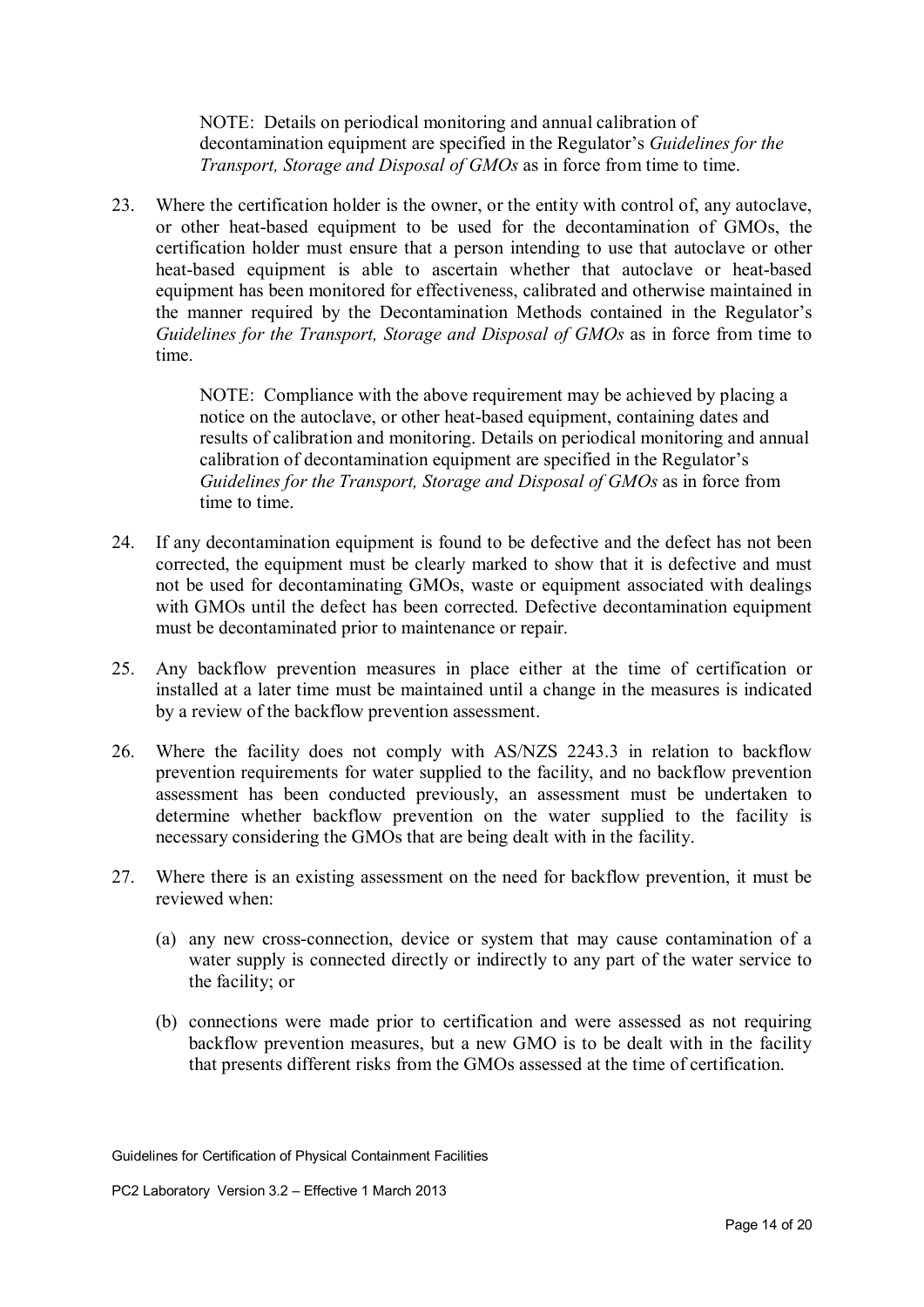28. If it is determined, by review, that backflow prevention is necessary, then backflow prevention measures, appropriate for the risks posed by the GMOs proposed to be dealt with in the facility, must be implemented.

> NOTE: AS/NZS 3500.1 specifies the requirements and methods for the prevention of contamination of potable water within the water service and the water main, and provides for the selection and installation of backflow prevention devices.

- 29. The current backflow prevention risk assessment and, if required, details of the backflow prevention measures implemented, must be kept and made available to the Regulator if requested.
- 30. If the water supplied to the facility is fitted with any testable water supply backflow prevention devices, these devices must pass a test every 12 months. These tests must be conducted in accordance with AS 2845.3 by a licensed plumber accredited to test backflow prevention devices. Any failures must be rectified and the device re-tested until compliance is achieved. Documentation of the last three years' test results must be kept and made available to the Regulator if requested.
- 31. If the backflow prevention device is found to be defective and the defect has not been corrected, any equipment attached to the water supply must be clearly marked to show that it must not be used when attached to the water supply system until the defect has been corrected.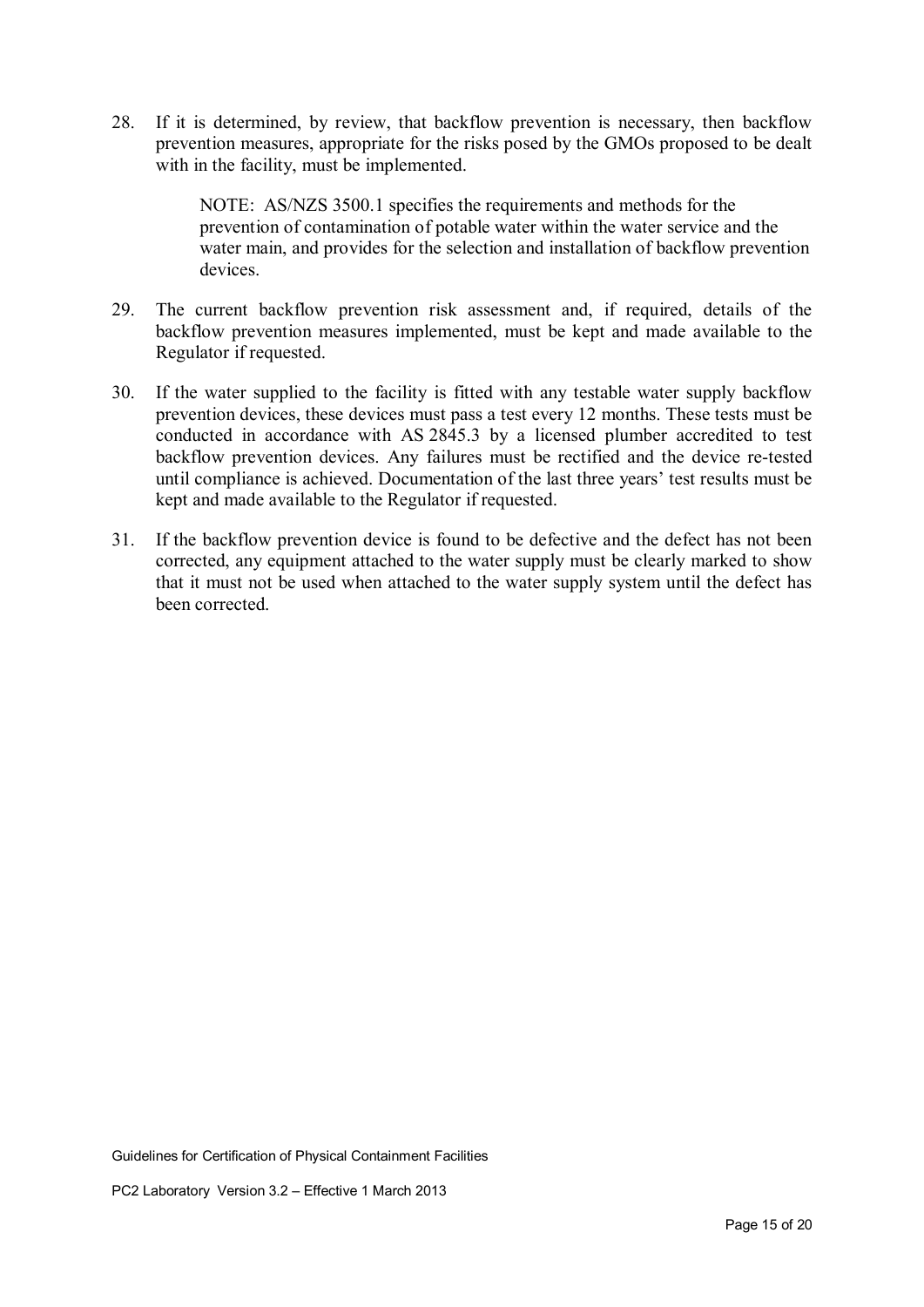## **Behavioural Requirements**

#### **Physical Containment Level 2 Laboratory**

**Version 3.2 – Effective 1 March 2013** 

1. Persons undertaking dealings in the facility with GMOs requiring PC2 containment must comply with these Behavioural Requirements.

### **Non-GMOs, exempt dealings and PC1 dealings in the facility**

- 2. Persons undertaking work in the facility on non-GMOs, exempt dealings or dealings which may be undertaken in a PC1 facility must comply with these Behavioural Requirements unless:
	- (a) procedures are implemented to ensure that non-GMOs, exempt dealings or dealings which may be undertaken in a PC1 facility, are not cross-contaminated with GMO dealings requiring containment in a PC2 facility;
	- (b) the above procedures are documented; and
	- (c) the primary and any secondary container used to transport any organism out of the facility must be free of contamination with GMOs prior to being transported out of the facility.

Dealings which may be undertaken in a PC1 facility, and where subclauses (a) to (c) above are met, may be conducted in accordance with the Behavioural Requirements in this document or the *Guidelines for Certification of a Physical Containment Level 1 Facility.*

NOTE: Means of preventing cross-contamination could include physical separation of the work, or separation by working at different times and ensuring any contaminated surfaces are decontaminated prior to working with a different organism.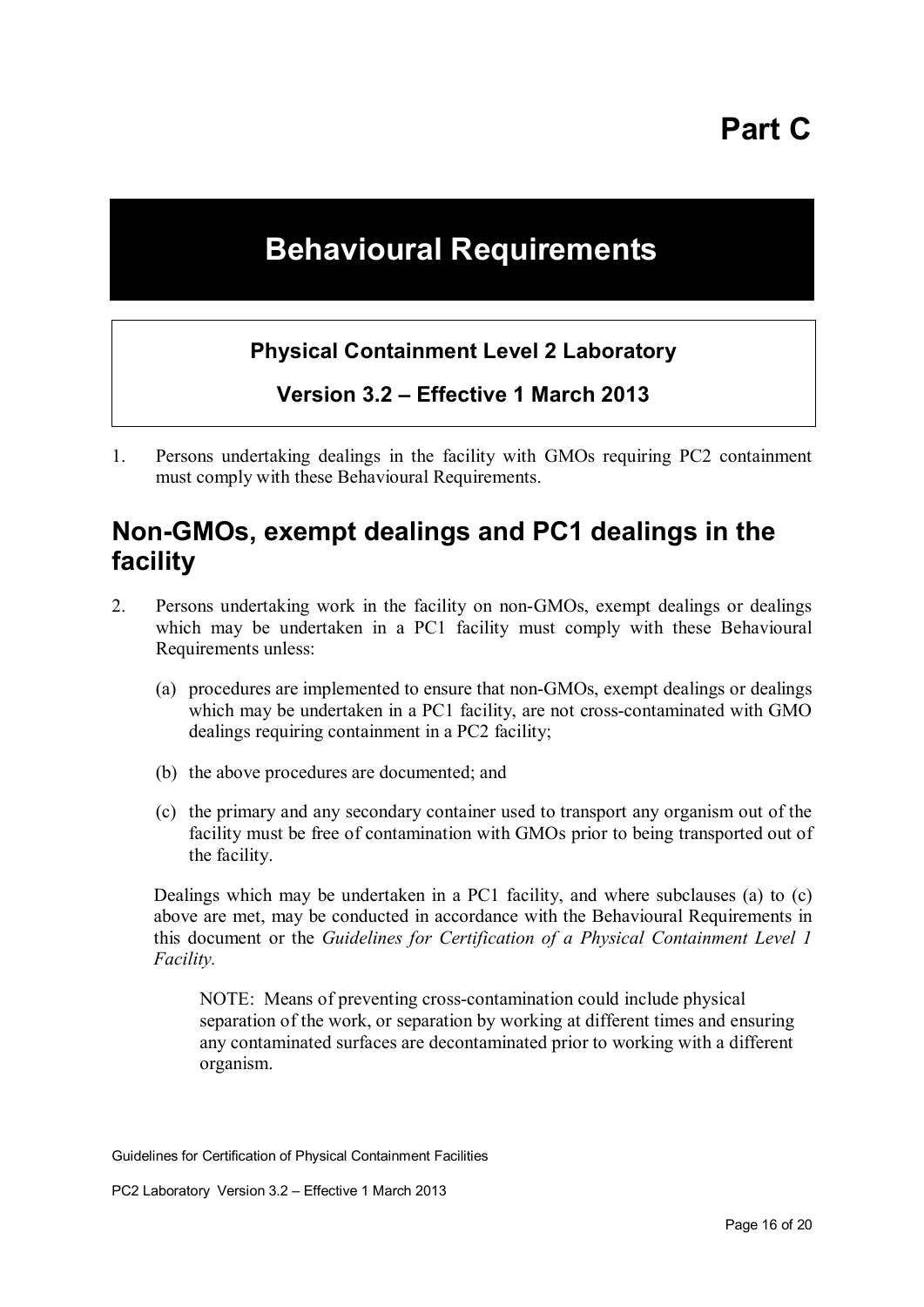#### **Doors & windows**

- 3. Except during the entry and exit of personnel, supplies and/or equipment, doors of the facility must be closed while procedures with GMOs are being conducted. Entrance doors into the facility must remain locked, or the facility must be otherwise secured, when facility personnel are not in attendance.
- 4. Dedicated "Emergency Only" exits must not be used to enter nor exit the facility except in an emergency.
- 5. Windows must remain closed and locked, or otherwise secured, while procedures with GMOs are being conducted or when facility personnel are not in attendance.

#### **Containment equipment**

6. If any proposed dealings in the facility with GM micro-organisms will produce aerosols containing Risk Group 2 GM micro-organisms, then these dealings must be performed in either a biological safety cabinet or other equipment specifically approved in writing by the Regulator that is designed to contain aerosols.

> NOTE: Procedures with GM micro-organisms such as centrifuging and vortexing in sealed tubes does not need to be performed in a biological safety cabinet, provided that the tubes are only opened in a biological safety cabinet.

7. Where any Class I or Class II biological safety cabinet is installed and used for procedures with GMOs, it must be used and decontaminated in accordance with the requirements of AS 2252.4.

#### **Personal protective equipment**

- 8. The following personal protective equipment must be worn by personnel undertaking dealings in the facility:
	- (a) protective clothing to afford protection to the arms and front part of the body; and

NOTE: A rear-fastening gown is preferable.

(b) disposable gloves, when dealing with GM viral vectors or GMOs which fit into the classification of Risk Group 2 organisms, as described in AS/NZS 2243.3.

NOTE: Consideration should be given to the wearing of appropriate forms of eye protection.

9. Personal protection equipment, with the exception of gloves, may be worn if moving directly to another containment facility, certified to at least PC2 by the Regulator, that is directly connected to the facility or is connected by a corridor, stairs or other space

Guidelines for Certification of Physical Containment Facilities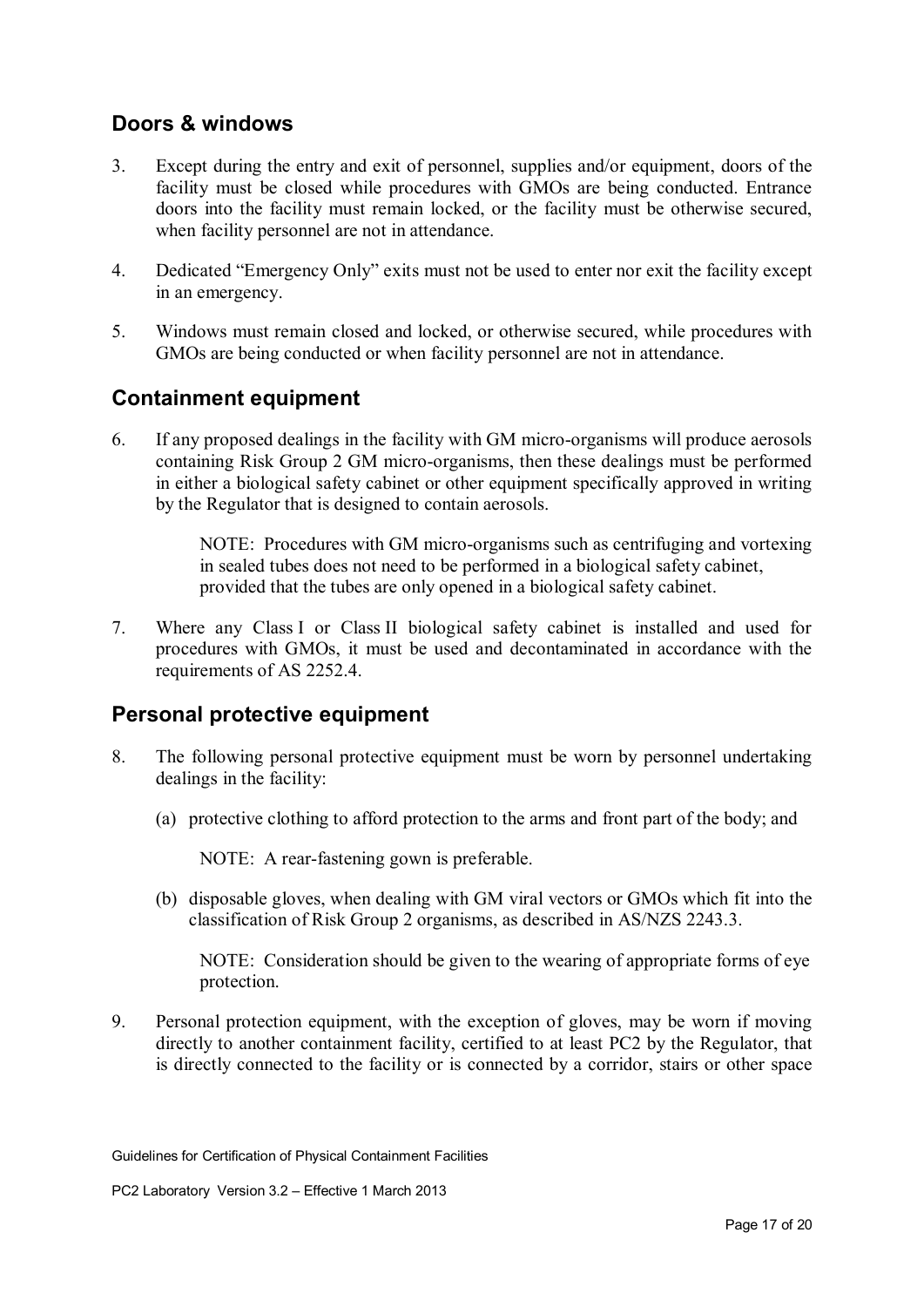that is not a public thoroughfare and in which there is negligible risk of the release of the GMOs or of cross-contamination should other personnel be encountered or contacted in the corridor.

#### **Decontamination**

- 10. Decontamination must be undertaken in accordance with Section 3.1 of the Regulator's *Guidelines for the Transport, Storage and Disposal of GMOs* as in force from time to time unless otherwise approved in writing by the Regulator.
- 11. All decontamination procedures conducted inside the facility must be carried out by trained personnel.
- 12. GMOs, non-GMOs containing GMOs, or any wastes containing GMOs must be decontaminated prior to disposal if the method of disposal is not also the method of decontamination.
- 13. Work benches and surfaces where procedures involving GMOs have taken place must be decontaminated when the dealings are completed. Equipment directly used in procedures involving GMOs and equipment suspected to be contaminated must be decontaminated when the dealings are completed.
- 14. Equipment contaminated with or suspected to be contaminated with GMOs must be decontaminated before being removed from the facility, except if the equipment is being transported for the purposes of decontamination in accordance with the Regulator's *Guidelines for the Transport, Storage and Disposal of GMOs,* as in force from time to time, and other relevant guidelines issued by the Regulator.
- 15. Personal protective equipment contaminated with or suspected to be contaminated with GMOs must be taken off as soon as practicable and decontaminated prior to reuse or disposal. Protective clothing that is known to be free of GMOs may be washed using normal laundry methods. Gloves must be disposed of after use and prior to exiting the facility.
- 16. Persons who have been performing procedures in the facility that involve GM microorganisms, or who have had hand contact with GMOs that could persist on the hands after exit from the facility, must decontaminate their hands before leaving the facility.

NOTE: This may include the use of soap and water, if appropriate. If washbasins are to be used, the use of hand operated taps is not acceptable, as they are a ready source of contamination. Soap and other decontamination agents should be dispensed from hands free dispensers.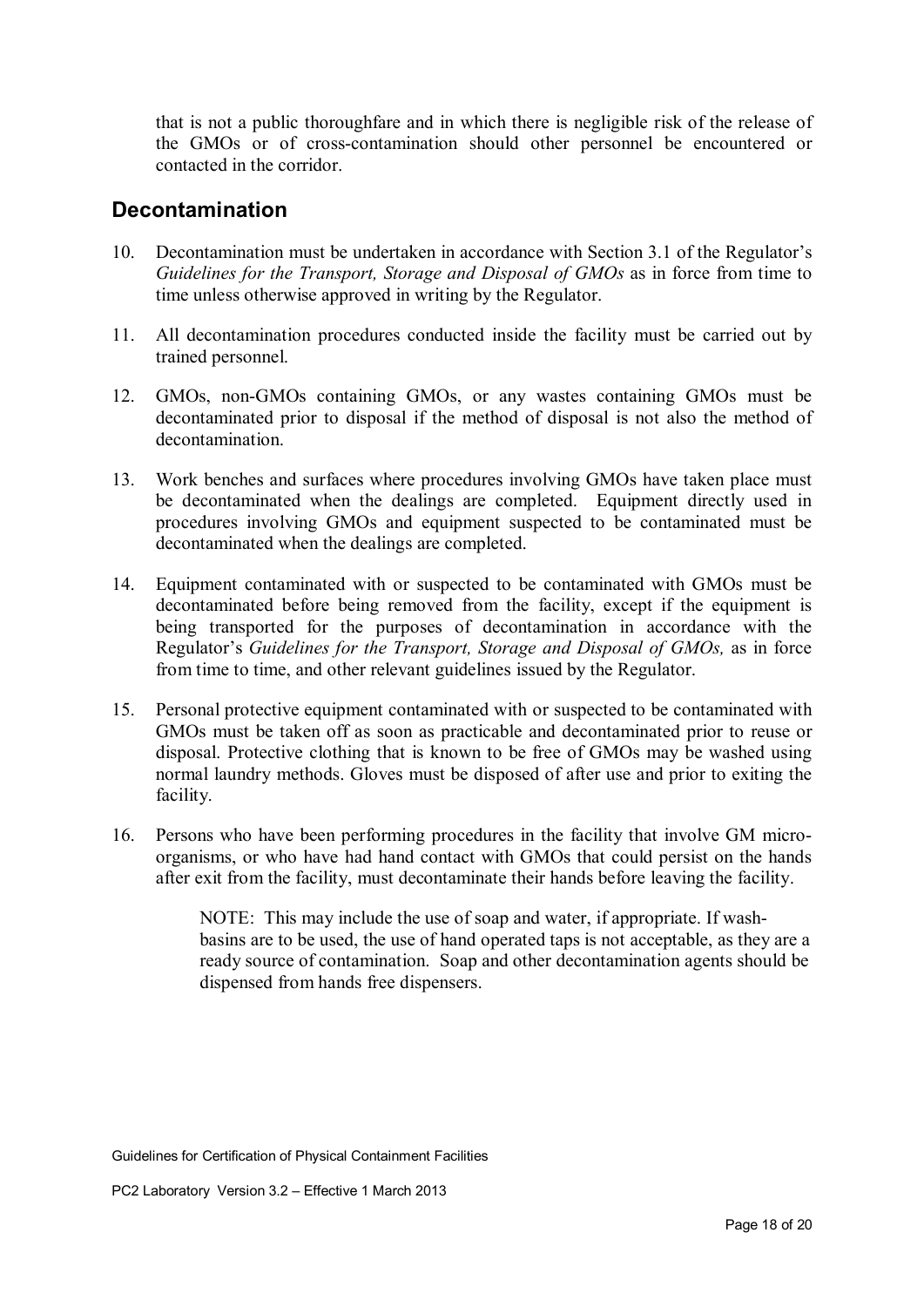#### **Spills of GMOs**

- 17. Documented procedures must be in place to decontaminate any spills involving GMOs inside the facility. The procedures must be made available to the Regulator if requested.
- 18. If a spill of GMOs or any material containing GMOs occurs inside the facility, the spills procedures must be implemented to decontaminate the spill as soon as reasonably practicable.
- 19. In the event of the escape, unintentional release, spill, leak, or loss of GMOs outside of the facility:
	- (a) efforts must be implemented as soon as reasonably practicable to locate and/or retrieve the GMOs and return the GMOs to containment or render them non-viable; and
	- (b) the incident must be reported to the Regulator as soon as practicable.
- 20. Any decontamination of GMOs must be in accordance with the requirements listed in the Regulator's *Guidelines for the Transport, Storage and Disposal of GMOs* as in force from time to time.

#### **Labelling**

21. All containers of GMOs must be clearly labelled so as to indicate that they contain GMOs. Any unlabelled material must be treated as a GMO and handled in accordance with these requirements.

> NOTE: Labelling enables the separation of GM work from non-GM work and enhances the control of GMOs within the facility.

#### **Removal and storage of GMOs**

- 22. Transport and storage of all GMOs outside of the facility must be conducted in accordance with the Regulator's *Guidelines for the Transport, Storage and Disposal of GMOs,* as in force from time to time, and other relevant guidelines issued by the Regulator.
- 23. All cultures of GMOs being stored inside the facility must be sealed during storage to prevent dissemination of the GMOs.

NOTE: The type of container necessary to prevent the GMOs from escaping will vary depending on the type of organisms being stored.

Guidelines for Certification of Physical Containment Facilities